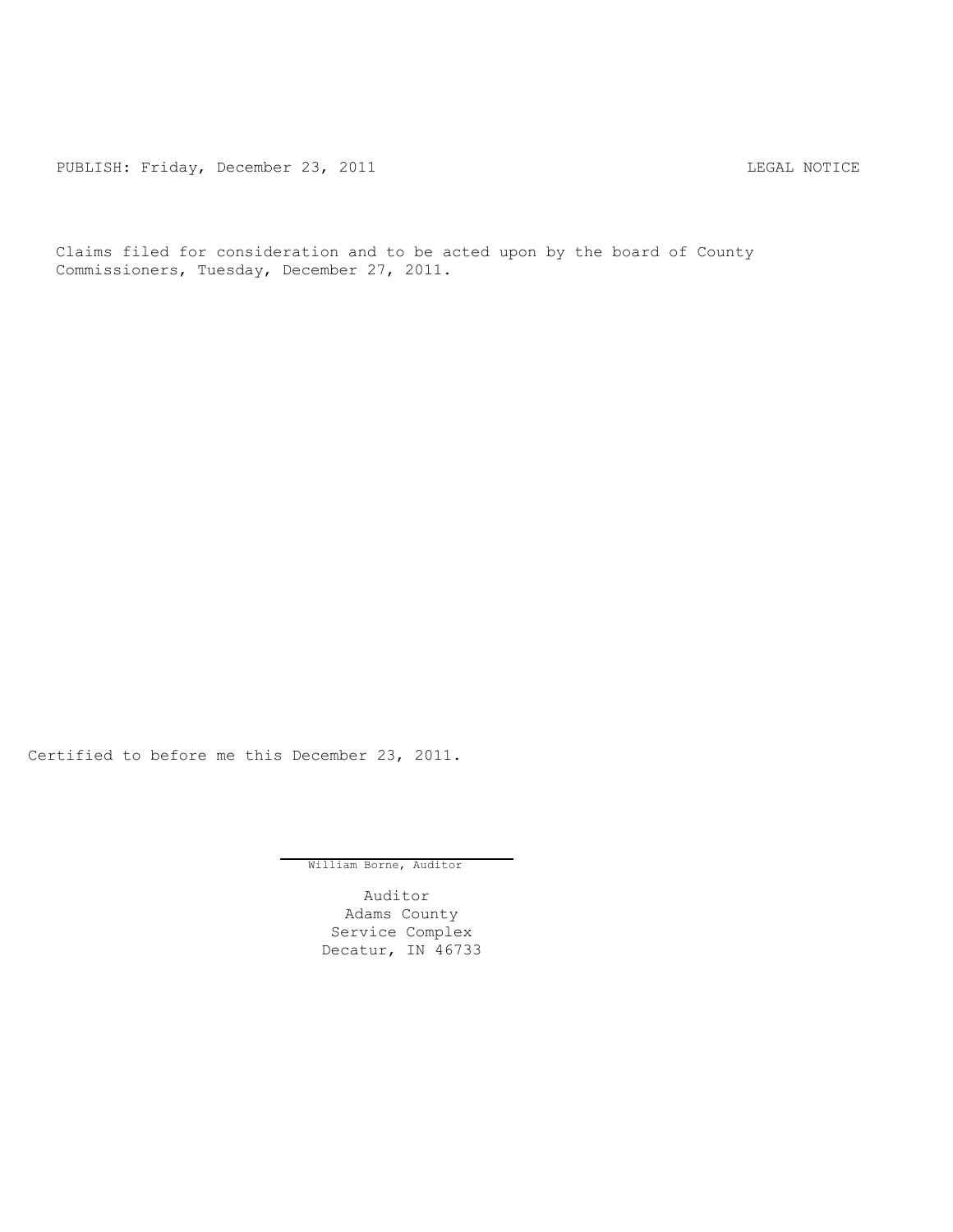

## **Claims Docket for Newspaper Adams County, Indiana**

## For Period: **11/15/2011** to **12/5/2011**

*313 W. Jefferson St. Decatur, IN 46733 (219) 724-2600*

## Date Claims to be Paid: **12/27/2011**

| <b>Vendor</b>                    | <b>Amount</b> | <b>Vendor</b>                        | <b>Amount</b> |
|----------------------------------|---------------|--------------------------------------|---------------|
| <b>Adams County Auto Supply</b>  | 433.99        | Adams County Solid Waste             | 3.60          |
| <b>Adams County Treasurer</b>    | 276,599.17    | Indiana Michigan Power               | 10,525.91     |
| Appraisal Research Corpor        | 14,743.13     | Beam, Longest, And Neff              | 3,090.47      |
| Berne Ready Mix                  | 581.52        | Brown, Blair A.                      | 1,380.00      |
| Hoosier Blue Flame               | 27.50         | Butler, Fairman, & Seufer            | 557.37        |
| Chet's Pest Control              | 90.00         | Cintas Location #338                 | 90.86         |
| City Of Decatur                  | 1,452.72      | Decatur True Value                   | 2.68          |
| <b>Complete Printing Service</b> | 412.50        | Craigville Telephone Comp            | 119.00        |
| Weber, Daniel                    | 20.00         | Decatur Chamber Of Commer            | 175.00        |
| Decatur Daily Democrat           | 59.36         | Decatur Dental Service               | 1,370.89      |
| Douglas L. Bauman                | 146.80        | Downing & Glancy Funeral Home        | 500.00        |
| Erie Haven                       | 300.30        | Everett Refrigeration & E            | 291.75        |
| Fleming Excavating, Inc.         | 11,020.09     | Gordon Food Service                  | 6,101.85      |
| Graber Insurance, Inc.           | 205.00        | Haggard-Sefton & Hirschy             | 1,700.00      |
| Hilty Engine Service             | 413.82        | I C O Training Fund                  | 4.00          |
| Imaging Office Systems, I        | 935.40        | Indiana State Police Trai            | 132.00        |
| <b>Innovative Concepts</b>       | 20,300.00     | J & K Communications                 | 975.00        |
| Smith, Jan                       | 20.00         | John J. Whitright                    | 240.00        |
| Johnson, Joseph M.               | 240.00        | K-Mart                               | 335.06        |
| Klenk's Sales And Service        | 68.50         | L & S Distributing                   | 1,000.45      |
| Legal Directories Publish        | 137.50        | Lehman Feed Mill                     | 80.00         |
| Lica Construction Corpora        | 14,327.21     | Busse, Louise                        | 258.92        |
| Burry, Mark S                    | 25.00         | Meshberger Brothers Stone            | 3,834.51      |
| Monroe Water Department          | 125.79        | Nationwide Life Insurance            | 525.00        |
| Ogg, Neil                        | 21.98         | Nipsco                               | 4,206.48      |
| Portland Motor Parts, Inc.       | 134.58        | Professional Software Cor            | 35.00         |
| McIntosh, Rhonda L.              | 86.24         | Smitley, Ronnie L.                   | 50.00         |
| Roto-Rooter                      | 220.00        | Selking International                | 207.23        |
| Shell Fleet Plus                 | 43.00         | Sherwin-Williams                     | 354.84        |
| Sport Form                       | 65.00         | St. Joseph Hospital Labor            | 160.00        |
| St. Regis Culvert, Inc.          | 7,086.00      | <b>Stone-Street Quarries</b>         | 76.69         |
| Smith, Teryl R.                  | 343.02        | Print Shop                           | 2,275.16      |
| Fox, Thomas E.                   | 89.76         | Sheets, Thomas Wade                  | 1,005.12      |
| Top Supply Company               | 85.00         | <b>Tractor Supply Company</b>        | 35.65         |
| Tri-State First Aid              | 36.85         | U.S. Postmaster                      | 10,804.00     |
| Underground Pipe & Valve,        | 213.90        | Victoria Ellis                       | 20.00         |
| Wal-Mart / GEMB                  | 230.05        | Welder Services, Inc.                | 44.40         |
| West Payment Center              | 600.45        | Witham Toxicology Laboratory         | 322.00        |
| Christopher E. Harvey            | 210.91        | Burry, Herman, Miller, Brown         | 6,244.00      |
| Swiss City Veterinary            | 380.00        | National Serv-All #091               | 133.71        |
| CenturyLink                      | 337.99        | Teeple, Gary                         | 20.00         |
| Adams County Highway Department  | 2,413.38      | Imi Irving Material, Inc.            | 158.03        |
| J. L. Manufacturing & Fab.       | 110.00        | Rudd Equipment                       | 447.33        |
| Paul Norr                        | 50.00         | Tom Magnan                           | 219.00        |
| Thyssenkrupp Elevators           | 1,203.21      | Dave Luginbill Excavating & Trucking | 3,030.00      |
| Duane Moser                      | 2,907.00      | Purdue University                    | 1,455.92      |
| Rekeweg, Shane                   | 20.00         | Myers Furniture                      | 15,266.22     |
| Waste Management                 | 268.04        | <b>B</b> Secure Alarm Systems        | 297.60        |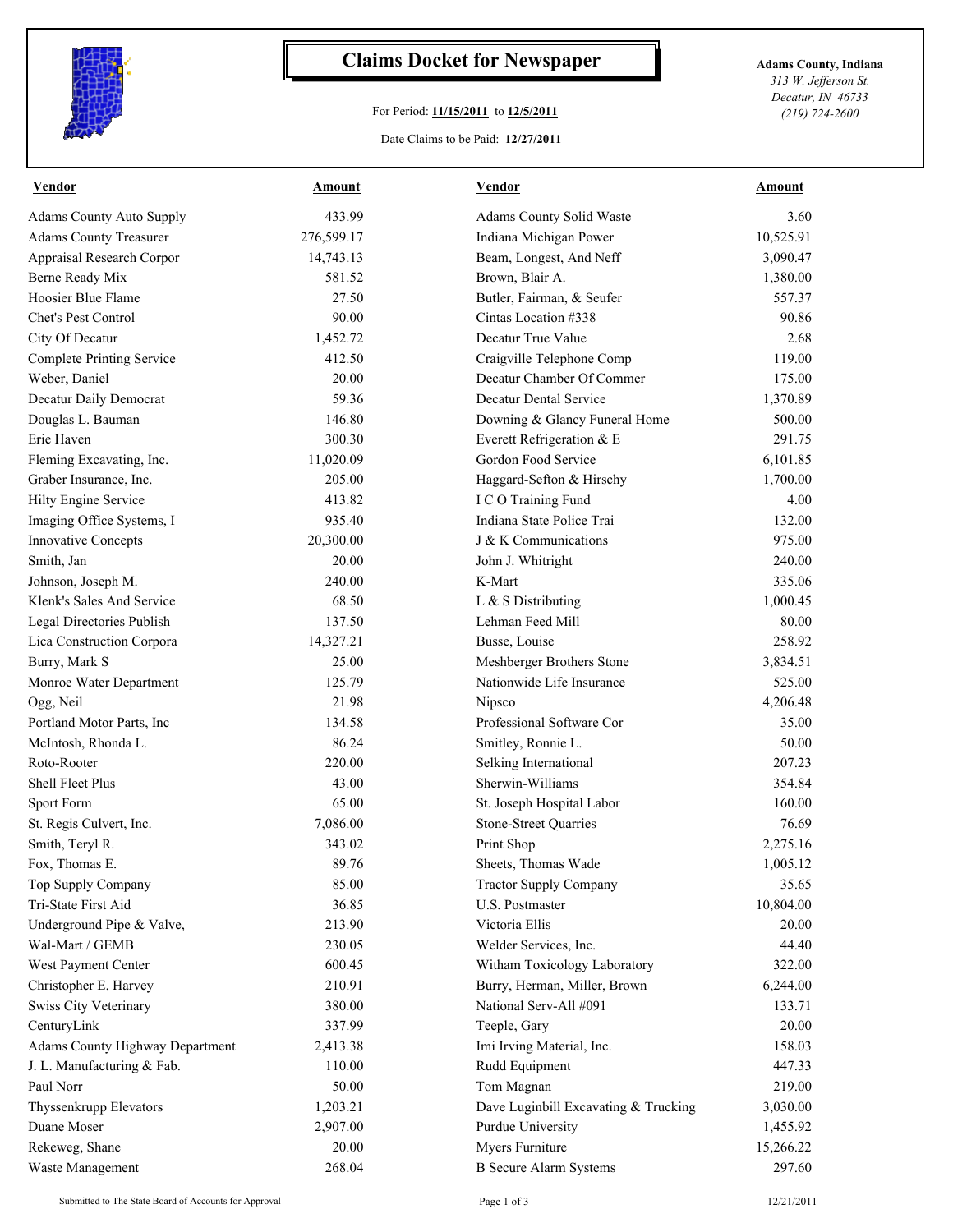| Frederick A. Schurger                    | 205.00     | Don Myers Plumbing                  | 21,119.86 |
|------------------------------------------|------------|-------------------------------------|-----------|
| B & K Hydraulics                         | 40.00      | <b>Summit City Reporting</b>        | 226.60    |
| Indiana Judges Associatio                | 400.00     | Jackson Oil & Solvents, I           | 605.53    |
| Indiana Farm Bureau                      | 33.50      | Emergency Management Alli           | 120.00    |
| Decatur Ag Center                        | 164.49     | Zurcher Tire, Inc.                  | 9,645.81  |
| <b>McIntire Heating</b>                  | 4,200.00   | Tom Magnan/Special Needs            | 99.55     |
| Kristina Buckner                         | 14.96      | Indiana Dept. Of Workforc           | 26.00     |
| Benicomp, Inc                            | 158,932.41 | <b>Karen Fouts</b>                  | 84.80     |
| Harvest Land Co-op                       | 15,046.03  | Wal-Mart                            | 117.02    |
| Adam B. Eguia                            | 765.00     | Adams County Truck Repair           | 806.60    |
| Advanced Imaging Solutions, Inc.         | 31.65      | <b>Brad Kohlhagen</b>               | 420.24    |
| Treasurer, State of Indiana              | 3,758.00   | <b>Fastenal Company</b>             | 185.90    |
| Leslie W. Marckel                        | 20.00      | Adams County Sheriff                | 204.00    |
| <b>ERS Wireless Communications</b>       | 36,064.00  | Allen County Auditor                | 138.90    |
| Michael G. Werling                       | 356.25     | Adams County Sheriff's Commissary   | 2,034.50  |
| Kim A. Fruechte                          | 20.00      | Wheeler's Sharpening                | 16.00     |
| Troyer's                                 | 1,733.48   | Edwin Ford                          | 20.00     |
| Randy Colclasure                         | 50.00      | S & S Worldwide                     | 127.63    |
| Kendall Electric, Inc.                   | 95.19      | Adams/Wells Crisis Center           | 135.00    |
| McKesson Medical - Surgical              | 153.55     | <b>Uricks Trucking</b>              | 396.00    |
| Neil Keller                              | 240.00     | Galen Bauman                        | 240.00    |
| Larry Weaver                             | 128.12     | Joseph M. Johnson, III              | 118.88    |
| Wayne Fiechter                           | 55.00      | Kids Law                            | 9,918.90  |
| Kevin Burkhalter                         | 50.00      | Barnes & Thornburg                  | 7,265.43  |
| Mapps                                    | 1,149.00   | Michelle Hackenjos                  | 16.25     |
| Christopher B. Burke Engineering         | 1,722.00   | Robert Barger                       | 20.00     |
| Alpine Falls, Inc.                       | 145.25     | William Borne                       | 252.95    |
| Mark Mitchel / Petty Cash                | 3.20       | Deborah A. Schantz                  | 257.50    |
| Indiana Vital Records Association        | 25.00      | Daniel J. Michaels                  | 20.00     |
| Henry R. Mayer                           | 20.00      | Tri Tech Manufacturing, LLC         | 100.00    |
| Marvin Hirschy                           | 390.00     | Verizon Wireless                    | 843.44    |
| Midwest Addictions, Psychiatric & Psycho | 725.00     | <b>Stationair's Express</b>         | 3,087.34  |
| SunGard Public Secctor                   | 640.00     | Landon Patterson                    | 247.99    |
| <b>Talon Compounding Pharmacy</b>        | 179.00     | Matrix Integration                  | 2,931.00  |
| Jeff L. Sheets                           | 20.00      | Moore Medical Corporation           | 491.23    |
| Schwartz Blacksmith, LLC                 | 10.93      | Personal Touch Specialities & Gifts | 7.00      |
| Cochran Distributing                     | 75.00      | First National Bank                 | 302.71    |
| Gregory A. Cook                          | 20.00      | LBH Chemical & Industrial           | 1,282.43  |
| League for the Blind & Disabled          | 90.00      | Spam Soap                           | 1,350.00  |
| Carrie Freeman                           | 64.78      | Kenneth A. Straub                   | 20.00     |
| Richard F. Thompson                      | 53.24      | <b>IKON Office Solutions</b>        | 6,878.37  |
| Office Depot                             | 56.82      | Decatur Ace Hardware                | 139.26    |
| WM Imaging Solutions, Inc.               | 30.00      | Fruchte Painting & Decorating       | 1,645.25  |
| Association of Indiana Counties          | 155.00     | Primco, Inc.                        | 92,687.08 |
| <b>First Response</b>                    | 109.99     | Marjorie Azzara-Lister              | 42.24     |
| Adams Memorial Hospital / Behav. Health  | 4,345.00   | Moss                                | 1,550.00  |
| O'Reilly Auto Parts                      | 634.56     | Scottsdale Insurance Company        | 1,644.66  |
| William Grimm                            | 20.00      | Global Gov't/Ed                     | 1,812.56  |
| Purdue CES Education Fund                | 965.23     | Paperless Business Solutions, LLC   | 250.00    |
| Tom Magnan-Cans for CoPays               | 102.50     | Amy Johnson                         | 127.96    |
| Central Customer Charges                 | 588.96     | Treasurer, State of Indiana         | 118.80    |
| 3M Electronic Monitoring                 | 8,354.04   | Courtesy Ford                       | 494.36    |
| Ebberts Seed and Chemical                | 125.75     | Confirmdelivery.com                 | 278.71    |
| Mark Chaffins                            | 20.00      | Janelle Staub                       | 14.28     |
| Indigital Telecom                        | 4,311.88   | Priority Engineering, LLC           | 163.26    |
| Galls, An Aramark Company                | 419.99     | Department of Homeland Security     | 120.00    |
| Jeffery Sheets                           | 20.00      | Wells County Surveyor               | 222.57    |
|                                          |            |                                     |           |